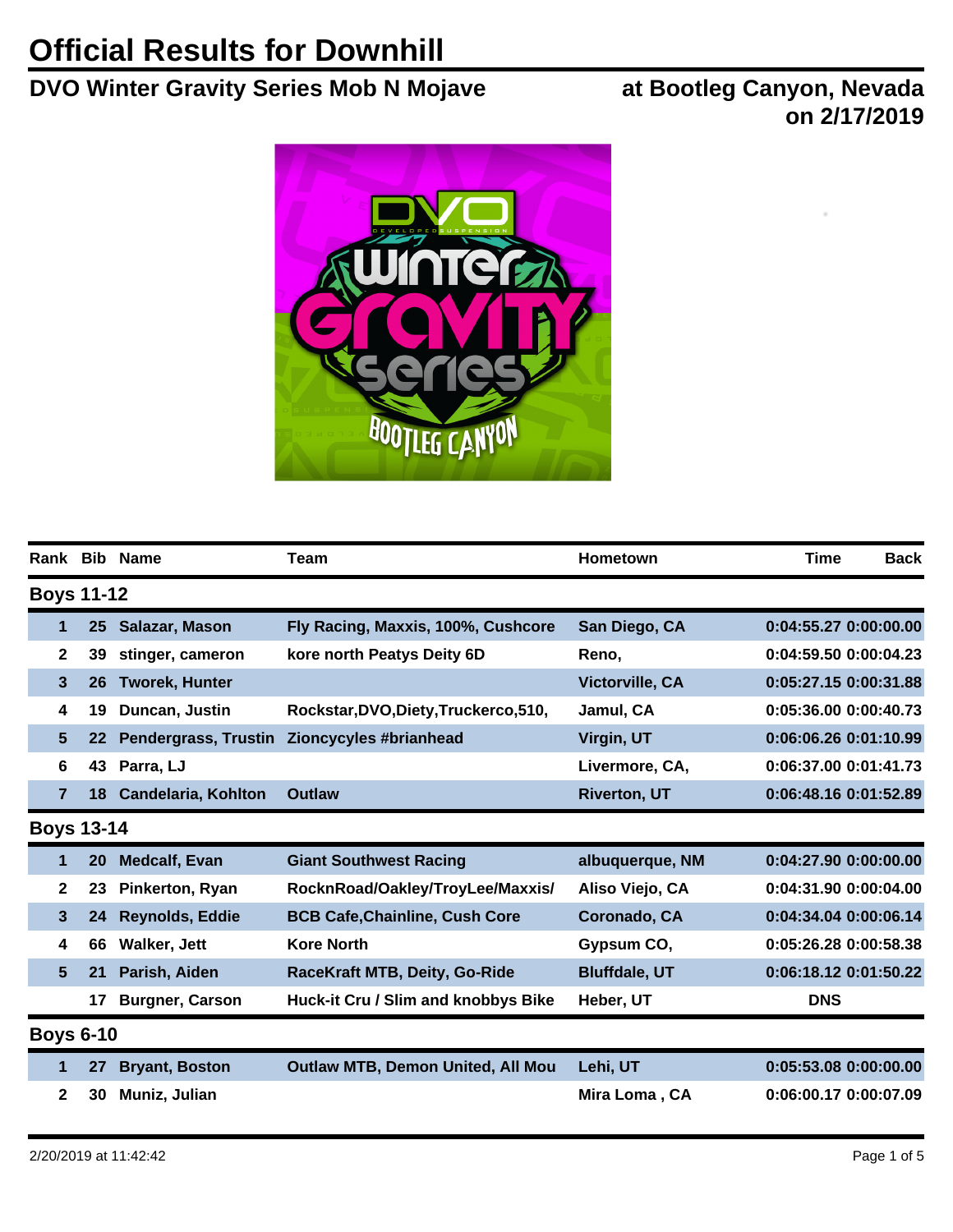|                 |       | Rank Bib Name                         | <b>Team</b>                                             | Hometown                 | <b>Time</b><br><b>Back</b> |
|-----------------|-------|---------------------------------------|---------------------------------------------------------|--------------------------|----------------------------|
| 3               | 29    | <b>Maliska, Travis</b>                | Fox, Mynesweepers, Kenda MTB                            | Tehachapi, CA            | 0:06:05.04 0:00:11.96      |
|                 |       | <b>Cat1 Men 15-16</b>                 |                                                         |                          |                            |
| 1               | 106 l |                                       | García Martínez, Bran Rockstar Energy Drink Team, Truke | <b>Spring Valley, CA</b> | 0:04:12.32 0:00:00.00      |
| $\mathbf{2}$    | 107   | Maliska, Justin                       | Fox, Monster Army, Mynesweepers,                        | Tehachapi, CA            | 0:04:21.98 0:00:09.66      |
| 3               | 105   | Duncan, Maison                        | Rockstar, DVO, DIETY, Truckerco, 100                    | Jamul, CA                | 0:04:24.45 0:00:12.13      |
| 4               | 150   | Spencer, Carson                       | <b>Laketown Bicycles/GT Bicycles</b>                    | Draper, UT,              | 0:04:27.00 0:00:14.68      |
| 5               | 152   | McElyea, Colin                        | 100%                                                    | Scottsdale,              | 0:04:27.51 0:00:15.19      |
| 6               | 109   | Snow, Jakob                           | <b>Eminent Cycles, Monster Army, Wie</b>                | Carlsbad, CA             | 0:04:29.41 0:00:17.09      |
|                 |       | <b>Cat1 Men 17-18</b>                 |                                                         |                          |                            |
| 1               |       | 155 Suetos, Cole                      |                                                         | Temecula, CA             | 0:03:39.49 0:00:00.00      |
| 2               | 104   | Dooley, Austin                        | 100%/Monster Army/Fox Factory/Ma                        | Yucaipa, CA              | 0:03:48.69 0:00:09.19      |
| 3               | 101   | Chapin, Aiden                         | DVO Suspension, 100%                                    | Valencia, CA             | 0:03:50.23 0:00:10.74      |
| 4               | 108   | Silva, Dante                          | <b>Commencal Junior Cartel</b>                          | Chula Vista, NV          | 0:03:52.57 0:00:13.07      |
| $5\phantom{.0}$ | 111   | Wischmeyer, Ryan                      | <b>OnyxRacing/Deity/AMC</b>                             | Las Vegas, NV            | 0:03:58.85 0:00:19.35      |
| 6               | 143   | Del toro romero, Jose Dragon alliance |                                                         | Ensenada mexico,         | 0:04:00.69 0:00:21.20      |
|                 | 103   | Donnaway, Simon                       | <b>Scott Bikes/Durango Devo Flyers</b>                  | Durango, CO              | <b>DNS</b>                 |
|                 |       | <b>Cat1 Men 19-29</b>                 |                                                         |                          |                            |
| 1               |       | 112 Barron, Drake                     | <b>Incycle Race Team</b>                                | La Crescenta, CA         | 0:04:16.23 0:00:00.00      |
| $\mathbf{2}$    | 114   | Hart, Tanner                          |                                                         | Sandy, UT                | 0:04:19.98 0:00:03.75      |
| 3               | 113   | <b>Cramer, Ezekiel</b>                | <b>Western Mountain Sports</b>                          | Gunnison, CO             | 0:04:21.46 0:00:05.23      |
| 4               | 110   | Sussman, Larry                        | <b>Nevada Cycling</b>                                   | Reno, NV                 | 0:04:22.78 0:00:06.54      |
| $5\phantom{.0}$ | 121   | Weber, Logan                          | <b>University Nevada Reno</b>                           | Reno, NV                 | 0:05:11.34 0:00:55.10      |
|                 |       | 170 Mossman, Brandon                  |                                                         | Big bear,                | <b>DNF</b>                 |
|                 |       | 115 Higgs, Tate                       | <b>The Bike Shoppe</b>                                  | <b>Pleasant View, UT</b> | <b>DNS</b>                 |
|                 |       | <b>Cat1 Men 30-39</b>                 |                                                         |                          |                            |
| 1.              | 141   | bloss, kenny                          |                                                         | ,                        | 0:04:10.26 0:00:00.00      |
| $\mathbf{2}$    | 169   | Pietryga, Eric                        | <b>Heart Soul Racing/ Intense Cycles</b>                | Las Vegas,               | 0:04:27.79 0:00:17.53      |
| 3               | 128   | Supple, lan                           | Heart&Soul/Specialized                                  | Salt Lake City, UT       | 0:04:29.97 0:00:19.72      |
| 4               |       | 126 Martin, Tom                       | Deity / Road34 / Canfield / Fly Racin                   | Fort Collins, CO         | 0:04:43.63 0:00:33.37      |
|                 |       | <b>Cat1 Men 40-49</b>                 |                                                         |                          |                            |
| 1               |       | 148 McElyea, Alex                     |                                                         | Scottsdale,              | 0:04:18.26 0:00:00.00      |
| $\mathbf{z}$    | 133   | <b>Winter, Quinn</b>                  | Knolly/DVO/Deity/Maxxis/100%                            | Henderson, NV            | 0:04:31.27 0:00:13.01      |
| 3               | 146   | <b>Clark, Michael</b>                 | <b>Bohemian cycling team</b>                            | Springdale utah,         | 0:04:38.75 0:00:20.49      |
| 4               | 144   | Carter, Aaron                         | Leatt                                                   | Salt Lake City,          | 0:04:44.68 0:00:26.41      |
| 5.              | 140   | gunn, michael                         | Go-Ride                                                 | South Jordan,            | 0:04:52.67 0:00:34.41      |
| 6               | 147   | <b>Schevers, Brooks</b>               | <b>Commencal DVO Spank pinecraft</b>                    | Dewey,                   | 0:05:08.23 0:00:49.97      |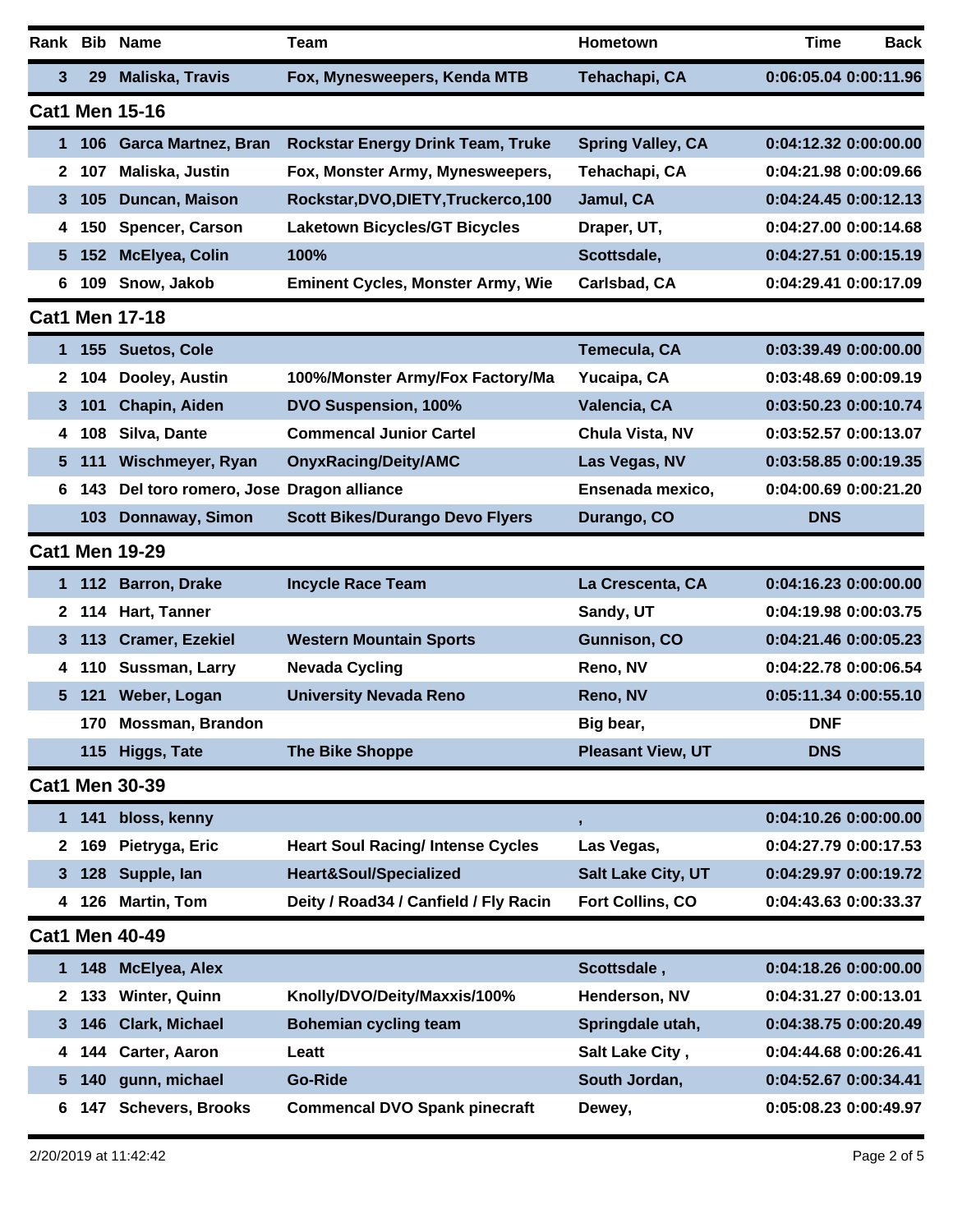|              |       | Rank Bib Name             | <b>Team</b>                         | Hometown                  | <b>Time</b><br><b>Back</b> |
|--------------|-------|---------------------------|-------------------------------------|---------------------------|----------------------------|
|              |       | 145 Parker, Brian         | mynesweepers/truckerco/knolly       | newbury park,             | <b>DNF</b>                 |
|              | 134   | <b>Bischoff, Gary</b>     |                                     | Durango,                  | <b>DNS</b>                 |
| Cat1 Men 60+ |       |                           |                                     |                           |                            |
|              |       | 136 Bondurant, Bobby      | <b>Truckercoposse</b>               | <b>Big Bear City, CA</b>  | 0:06:26.87 0:00:00.00      |
|              |       | Cat1 Women 15-18          |                                     |                           |                            |
|              | 138   | <b>Owens, Dixie</b>       | TLD, FiveTen, ODI, 100%, Kenda Tir  | Yucaipa, CA               | <b>DNS</b>                 |
|              |       | Cat1 Women 19-29          |                                     |                           |                            |
| 1            |       | 175 Jones, Jessie         |                                     | SLC,                      | 0:05:10.12 0:00:00.00      |
|              | 2 137 | Otto, Molly               | <b>UNR Cycling</b>                  | <b>Carson City, NV</b>    | 0:06:32.74 0:01:22.62      |
|              |       | Cat1 Women 30+            |                                     |                           |                            |
| 1            |       | 139 Molsee, Rachel        | <b>Hurricane Over the Edge</b>      | Hurricane, UT             | 0:05:49.93 0:00:00.00      |
|              |       | <b>Cat2 Men 15-18</b>     |                                     |                           |                            |
| 1            | 263   | <b>Alexander, Ethan</b>   |                                     | $\mathbf{J}$              | 0:04:32.96 0:00:00.00      |
| $\mathbf{2}$ | 269   | <b>Uhlrich, Luke</b>      |                                     | Las Vegas,                | 0:04:36.73 0:00:03.77      |
| 3            | 232   | leon, brenden             | <b>MTB FLOW</b>                     | EASTVALE, CA,             | 0:04:43.82 0:00:10.87      |
| 4            | 204   | Parish, Alex              | RaceKraft MTB, Deity, Go-Ride       | <b>Bluffdale, UT</b>      | 0:04:51.32 0:00:18.36      |
| 5            | 231   | quevedo, nicholas         | mtbflow                             | riverside,                | 0:04:55.20 0:00:22.24      |
| 6            | 201   | <b>Martinez, Forrest</b>  | <b>Azonic Factory Racing</b>        | Santa Margarita, CA       | 0:05:18.99 0:00:46.04      |
| 7            | 202   | Mojo, Cooper              |                                     | ventura, CA               | 0:05:39.67 0:01:06.71      |
| 8            | 203   | Ochoa, Timothy            | Racekraft and Go-ride bike shop     | Sandy, UT                 | 0:05:43.21 0:01:10.26      |
|              |       | <b>Cat2 Men 19-29</b>     |                                     |                           |                            |
| 1            |       | 213 Lopez, Jesse          | <b>UNR Cycling</b>                  | <b>Carson City, NV</b>    | 0:04:53.25 0:00:00.00      |
|              | 2 214 | Smith, Mason              | <b>CBDepot, O'neal, Ryno Power</b>  | Fort Collins, CO          | 0:04:59.97 0:00:06.72      |
| 3            | 212   | Hardy, Justin             | <b>UNR Cycling</b>                  | logandale, NV             | 0:05:02.77 0:00:09.51      |
| 4            | 210   | <b>Chavez, Manny</b>      | Young bucks gravity AZ              | Phoenix, AZ               | 0:05:51.96 0:00:58.70      |
|              | 208   | Brygger, Erik             | <b>CMU Cycling</b>                  | <b>Grand Junction, CO</b> | <b>DNS</b>                 |
|              | 211   | Dickten, Nicolas          | <b>Sports Basement</b>              | San Ramon, CA             | <b>DNS</b>                 |
|              |       | <b>Cat2 Men 30-39</b>     |                                     |                           |                            |
| 1            |       | 234 Dale, Aaron           |                                     |                           | 0:04:40.31 0:00:00.00      |
| $\mathbf{2}$ | 100   | Licos, Mark               | privateer                           | Philippines,              | 0:04:49.39 0:00:09.08      |
| 3            | 229   | mcconnel, hunter          |                                     | Girdwood, AK,             | 0:04:52.34 0:00:12.03      |
| 4            |       | 219 Yazzie, Terence       | Reznekk absolute bikes dvo          | Leupp, AZ                 | 0:04:55.46 0:00:15.15      |
| 5            | 216   | Glen, Jared               | <b>Verde Valley Bicycle Company</b> | Cottonwood, AZ            | 0:05:02.00 0:00:21.69      |
| 6            | 217   | <b>McClanahan, Nathan</b> |                                     | Ogden, UT                 | 0:05:17.88 0:00:37.57      |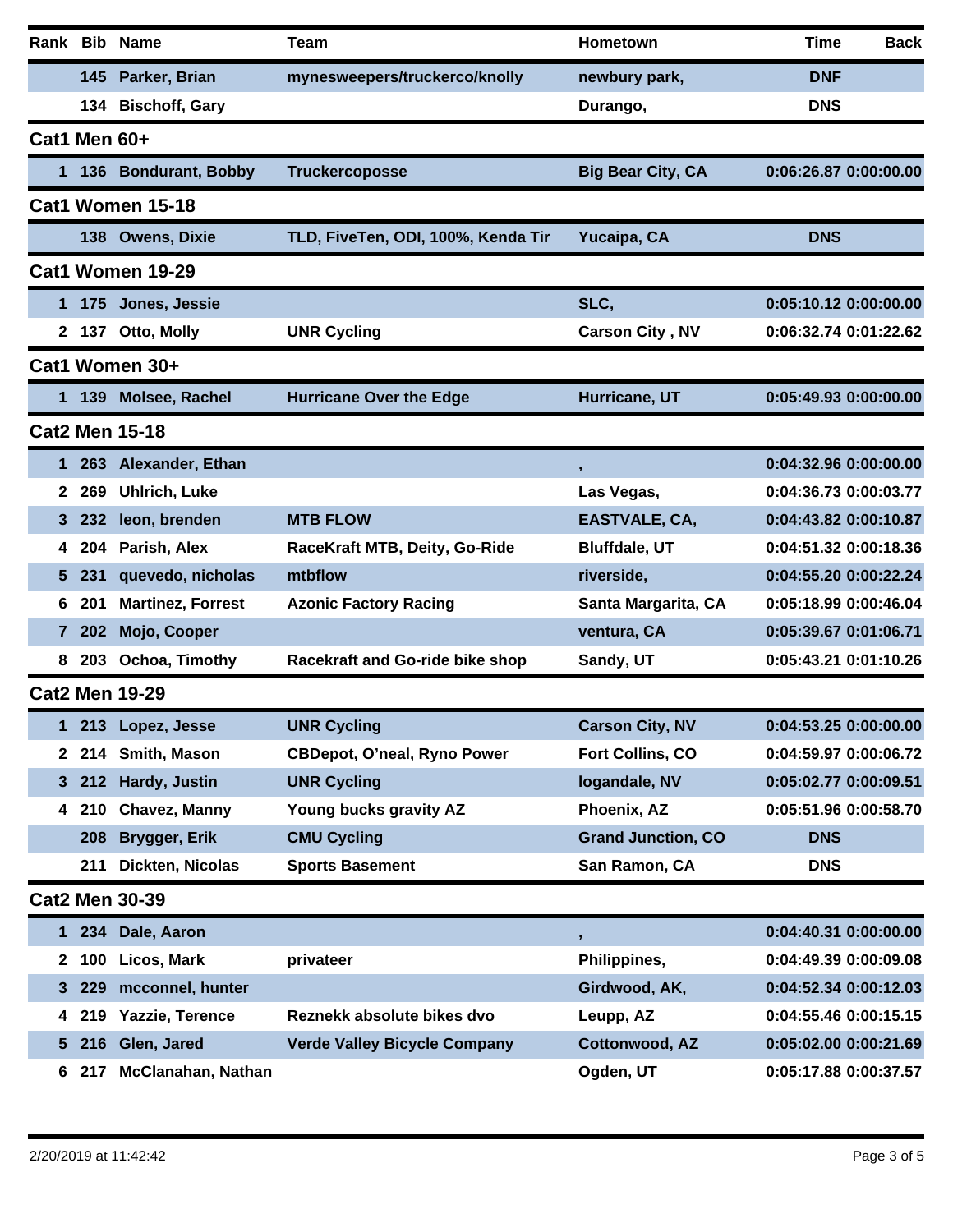|              |                       | Rank Bib Name                  | Team                                | <b>Hometown</b>             | <b>Time</b>           | <b>Back</b> |
|--------------|-----------------------|--------------------------------|-------------------------------------|-----------------------------|-----------------------|-------------|
|              |                       | <b>Cat2 Men 40-49</b>          |                                     |                             |                       |             |
|              | 225                   | Preuss, Paul                   | <b>Giant las vegas</b>              | Las Vegas, NV               | 0:04:45.64 0:00:00.00 |             |
| 2            | 222                   | horak, ian                     | <b>FEA Race Team</b>                | Henderson, NV               | 0:04:50.65 0:00:05.01 |             |
| 3.           | 255                   | <b>Walker, Greg</b>            | <b>Kore North</b>                   | Gypsum CO,                  | 0:05:12.21 0:00:26.58 |             |
| 4            | 220                   | <b>Carlton, Chris</b>          |                                     | <b>Caliente, NV</b>         | 0:05:18.05 0:00:32.41 |             |
| 5.           | 230                   | cowling, ryan                  | kore north, intense, deity,         | meridian idaho,             | 0:05:58.79 0:01:13.15 |             |
|              |                       | Cat2 Women 15-18               |                                     |                             |                       |             |
|              |                       | 1 226 Steele, Zoe              | RaceKraft/Go-Ride.com               | Sandy, UT                   | 0:06:51.49 0:00:00.00 |             |
|              |                       | Cat2 Women 30+                 |                                     |                             |                       |             |
|              |                       | 1 241 krebs, kassiopia         | <b>Main Street Bicycles</b>         | Lakeport, CA,               | 0:07:41.86 0:00:00.00 |             |
|              |                       | Cat2&3 Men 50-59               |                                     |                             |                       |             |
|              |                       | 1 228 Vargas, Gabriel          |                                     | <b>Hacienda Heights, CA</b> | 0:05:11.57 0:00:00.00 |             |
|              |                       | 2 242 Wischmeyer, Jim          | <b>Only AMC</b>                     | Las Vegas,                  | 0:05:28.68 0:00:17.11 |             |
|              |                       | <b>Cat3 Men 15-18</b>          |                                     |                             |                       |             |
| 1.           |                       | 303 Anderson, Craig (CJ)       | <b>Southwest Bikes</b>              | Las Vegas, NV               | 0:04:44.97 0:00:00.00 |             |
| $\mathbf{z}$ | 307                   | Urello, Justin                 |                                     | Las Vegas, NV               | 0:04:54.95 0:00:09.98 |             |
| 3            | 305                   | Henry, Ethan                   | <b>Ponderosa Enduro Team</b>        | <b>Flagstaff, AZ</b>        | 0:05:01.36 0:00:16.39 |             |
|              |                       | <b>Cat3 Men 19-29</b>          |                                     |                             |                       |             |
| 1.           | 341                   | Puca, Alexander                | <b>Tucson Endurance Preformance</b> | Tucson,                     | 0:04:48.93 0:00:00.00 |             |
| 2            | 300                   | Garcia, Kenneth                | <b>Sariling sikap</b>               | Philippines,                | 0:05:03.00 0:00:14.07 |             |
| 3.           | 337                   | Wick, Zach                     | <b>Kore North Bicycles</b>          | Meridian Idaho,             | 0:05:20.46 0:00:31.52 |             |
|              | 345<br>4              | Gaefcke, Mason                 | <b>Pineraft racing</b>              | Prescott valley,            |                       |             |
|              |                       | <b>Cat3 Men 30-39</b>          |                                     |                             |                       |             |
| 1.           |                       | 316 Anderson, Kyle             | #Team Braaap-Pack                   | Phoenix, AZ                 | 0:04:46.52 0:00:00.00 |             |
|              | 322<br>$\mathbf{2}^-$ | Oliver, Brandon                | <b>BraapPack</b>                    | Mesa, AZ                    | 0:04:55.01 0:00:08.49 |             |
| 3.           | 334                   | Manalo, Leann Andrei GURU TEPC |                                     | Tucson, Arizona,            | 0:05:09.80 0:00:23.28 |             |
| 4            | 318                   | Carroll, Brandon               |                                     | Las Vegas, NV               | 0:05:13.74 0:00:27.22 |             |
| 5.           | 340                   | <b>Manousakis, Nikos</b>       | Be still yoga--strongerhuman        | Phoenix Arizona,            | 0:07:21.03 0:02:34.51 |             |
|              | 321                   | lamphear, joseph               | LazyJacob                           | Tucson, AZ                  | <b>DNS</b>            |             |
|              |                       | <b>Cat3 Men 40-49</b>          |                                     |                             |                       |             |
|              |                       | 1 342 Higgins, Dane            |                                     | $\,$                        | 0:04:55.15 0:00:00.00 |             |
|              |                       | 2 326 Cox, Jeff                | <b>Team #BRAAAPPACK</b>             | Gilbert, AZ                 | 0:05:36.34 0:00:41.19 |             |
|              |                       | <b>Cat3 Women 15-18</b>        |                                     |                             |                       |             |
| 1            |                       | 55 Walker, Ellie               | <b>Kore North</b>                   | Gypsum CO,                  | 0:08:00.06 0:00:00.00 |             |